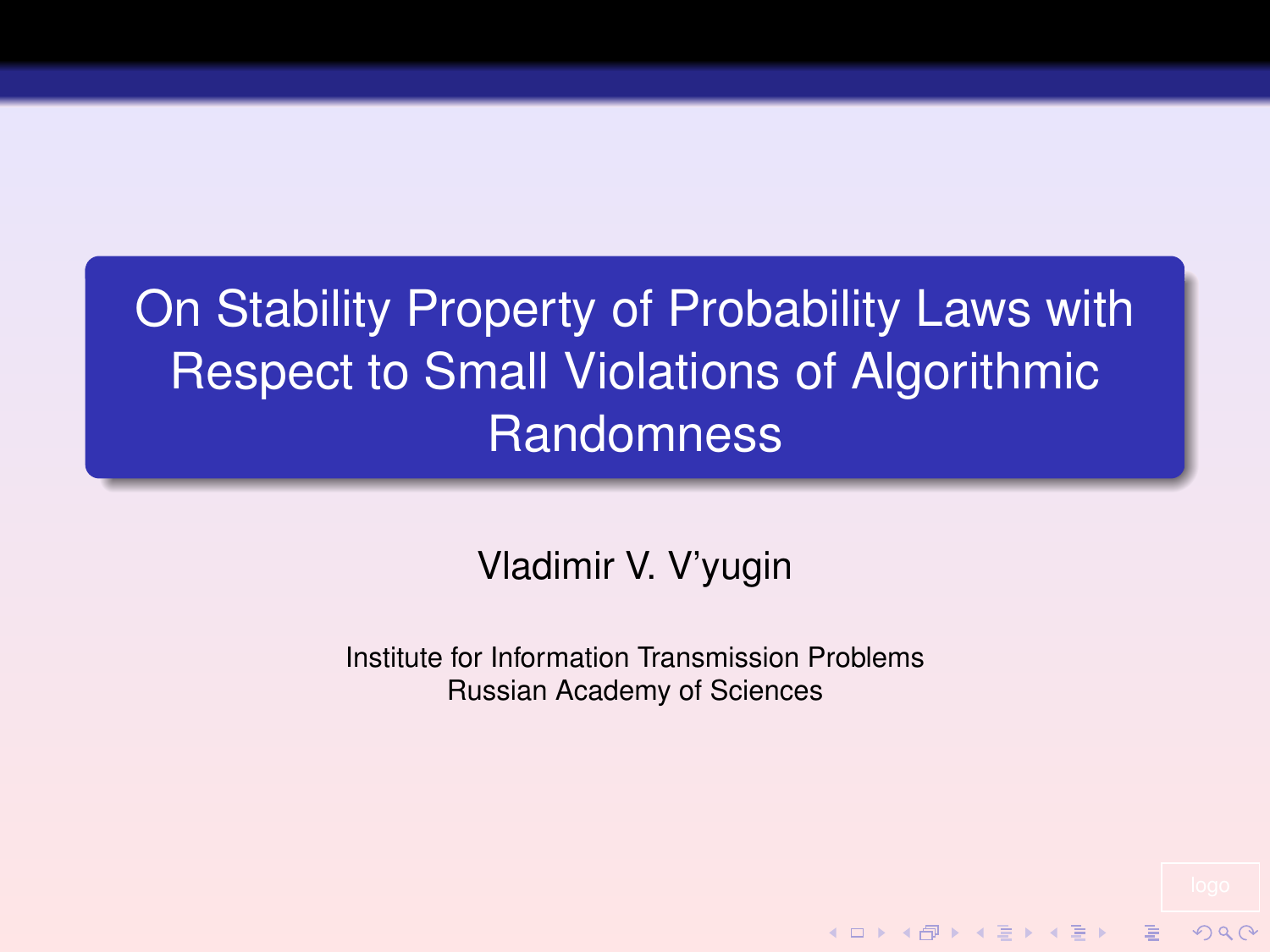Martin-Löf test of randomness is a r.e. sequence  $\{U_n\}$  of effectively open sets such that  $P(U_n) \leq 2^{-n}$  for all  $n$ 

ω passes test  $\{U_n\}$  if  $ω \notin U_n$  for almost all *n* 

 $\omega$  is Martin-Löf random (w.r.to uniform L) if it passes all Martin-Löf tests

 $K(x) = min\{|p| : x \subseteq F(p)\}\$  - monotonic (or prefix) complexity

**KORKAR KERKER E VOOR** 

 $K(\omega^n) \geq n - O(1) \Longleftrightarrow \omega$  is Martin-Löf random

We use notation:  $\omega^n = \omega_1 \dots \omega_n$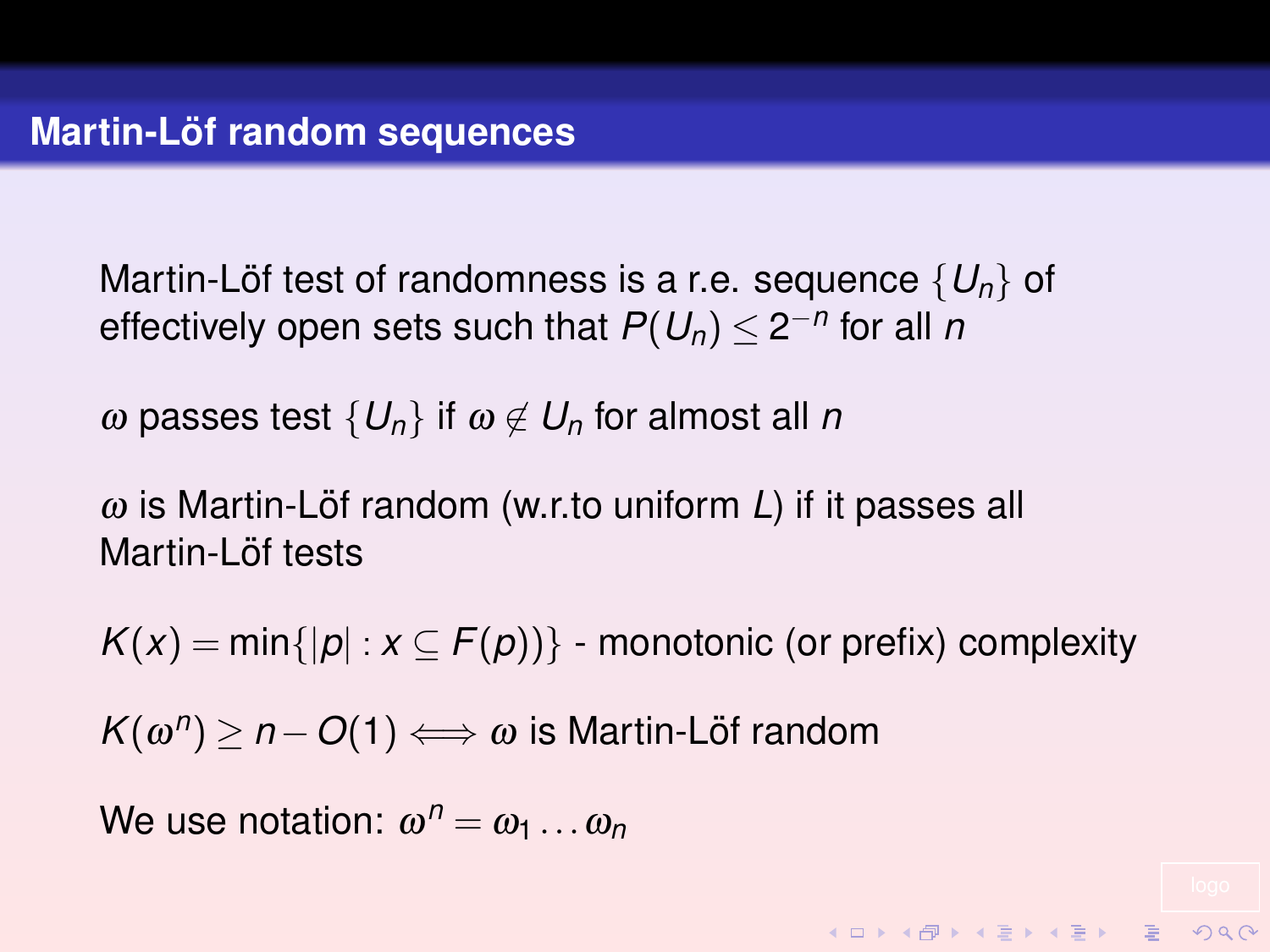**Pointwise form of probability law**:

$$
K(\omega^n) \geq n - O(1) \Longrightarrow A(\omega).
$$

**Law of large numbers for symmetric Bernoulli scheme**:

$$
K(\omega^n) \geq n - O(1) \Longrightarrow \lim_{n \to \infty} \frac{1}{n} \sum_{i=1}^n \omega_i = 1/2.
$$

**Law of iterated logarithm**:

$$
K(\omega^n) \geq n - O(1) \Longrightarrow \limsup_{n \to \infty} \frac{\sum_{i=1}^n \omega_i - n/2}{\sqrt{\frac{1}{2}n \ln \ln n}} = 1.
$$

**KOD KAD KED KED E VAN**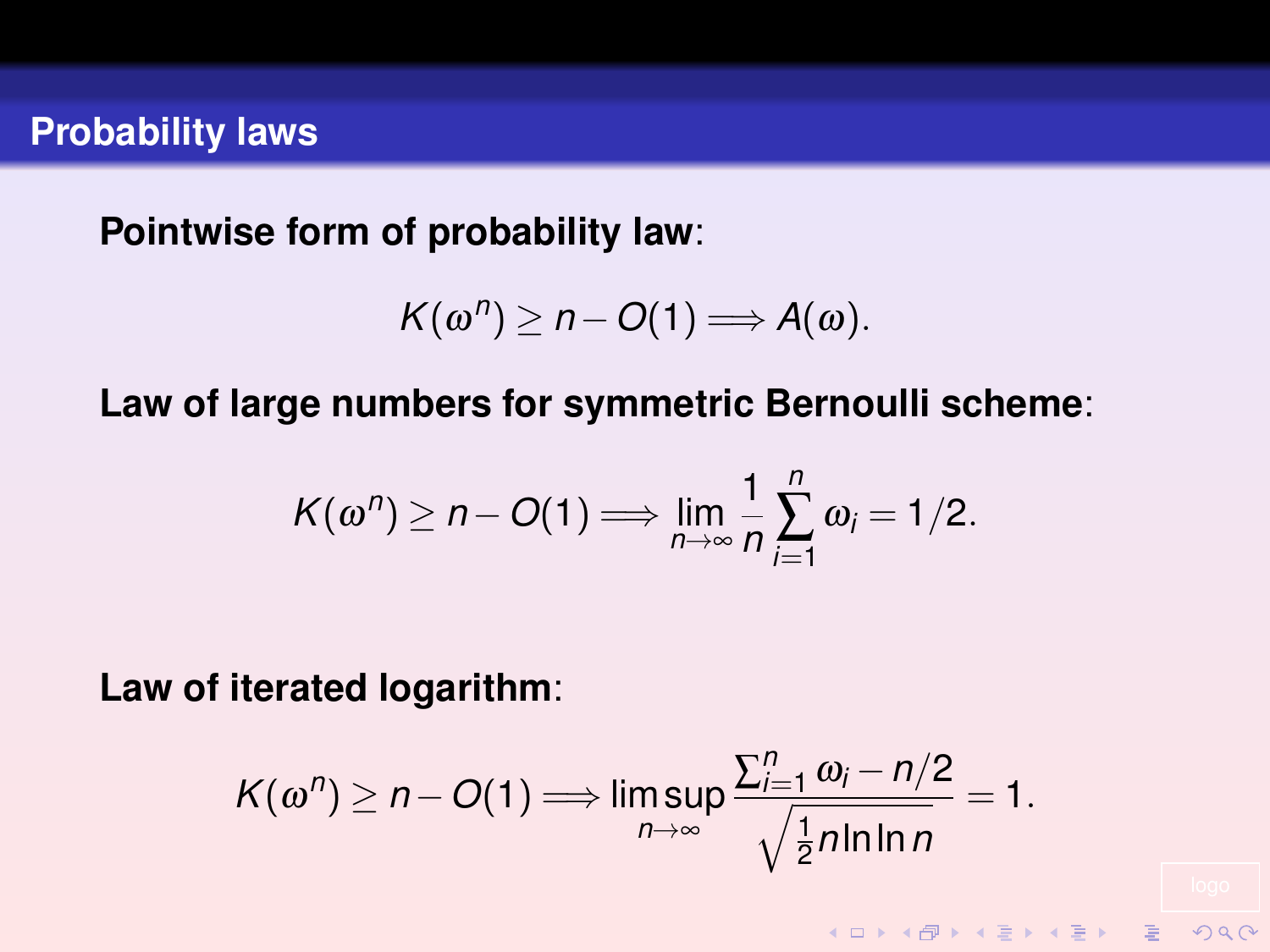## **Algorithmic version of the Birkhoff's ergodic theorem**

- A transformation *T* : Ω → Ω preserves a measure *P* if  $P(T^{-1}(A)) = P(A)$  for all *A*.
- A measurable subset *A* ⊆ Ω is invariant with respect to *T* if  $T^{-1}(A) = A$  modulo a set of measure 0.
- *T* is ergodic if  $P(A) = 0$  or  $P(A) = 1$  for each invariant *A*.

### Theorem

*For any computable transformation T preserving the uniform measure and computable bounded observable f*

$$
K(\omega^n) \geq n - O(1) \Rightarrow \lim_{n \to \infty} \frac{1}{n} \sum_{i=0}^{n-1} f(T^i \omega) = \hat{f}(\omega)
$$

*for some*  $\hat{f}$  (=  $E(f)$  *for ergodic T*).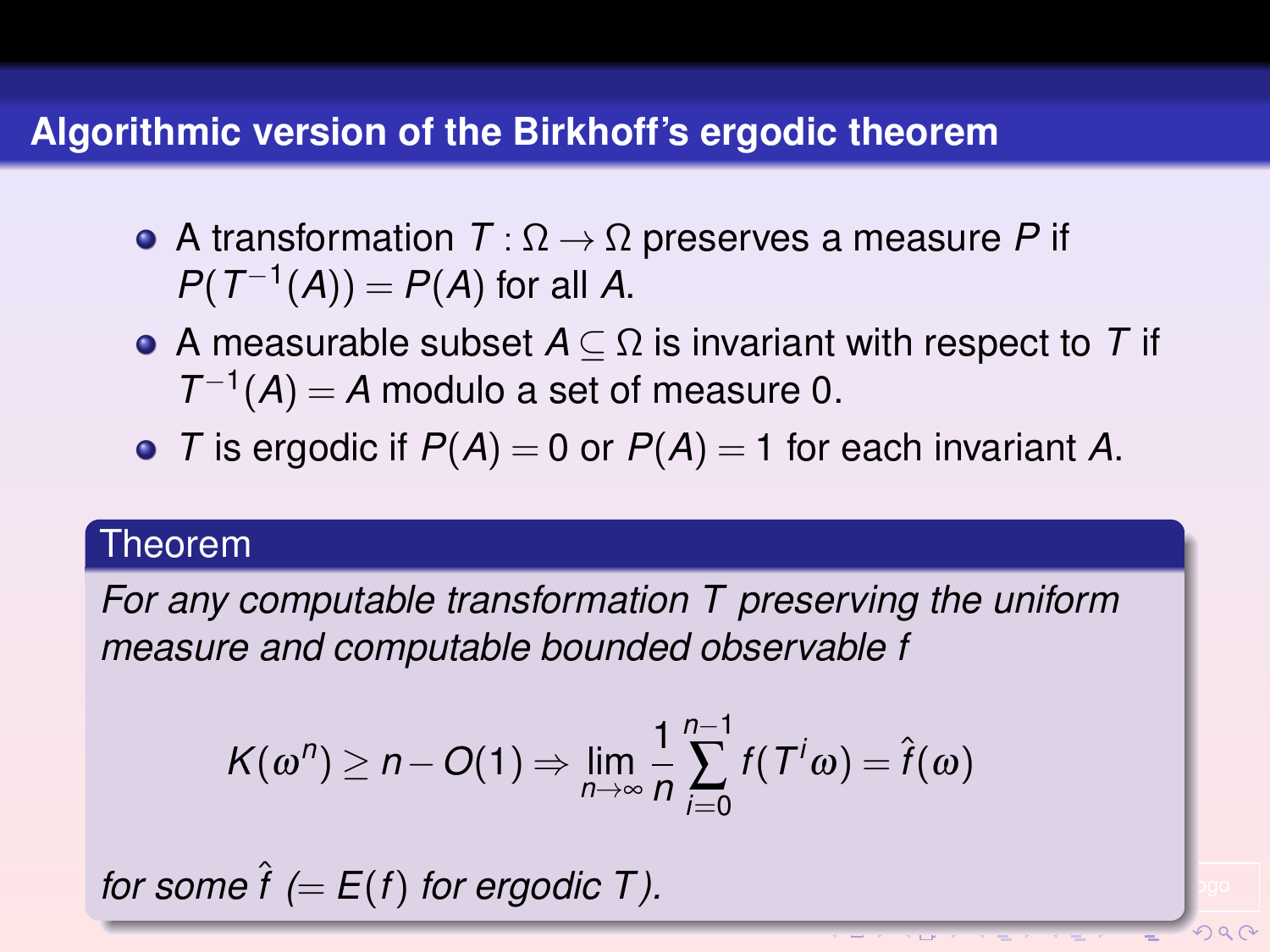**Law of large numbers** (Schnorr (1973):

$$
K(\omega^n) \geq n - \alpha(n) - O(1) \Longrightarrow \lim_{n \to \infty} \frac{1}{n} \sum_{i=1}^n \omega_i = 1/2,
$$

where  $\alpha(n) = o(n)$  as  $n \to \infty$ . **Law of iterated logarithm** (Vovk (1986)):

$$
K(\omega^n) \geq n - \alpha(n) - O(1) \Longrightarrow \limsup_{n \to \infty} \frac{\sum_{i=1}^n \omega_i - n/2}{\sqrt{\frac{1}{2}n \ln \ln n}} = 1,
$$

KID KARD KID KID X I A DAQ

where  $\alpha(n) = o(\ln \ln n)$  as  $n \to \infty$ .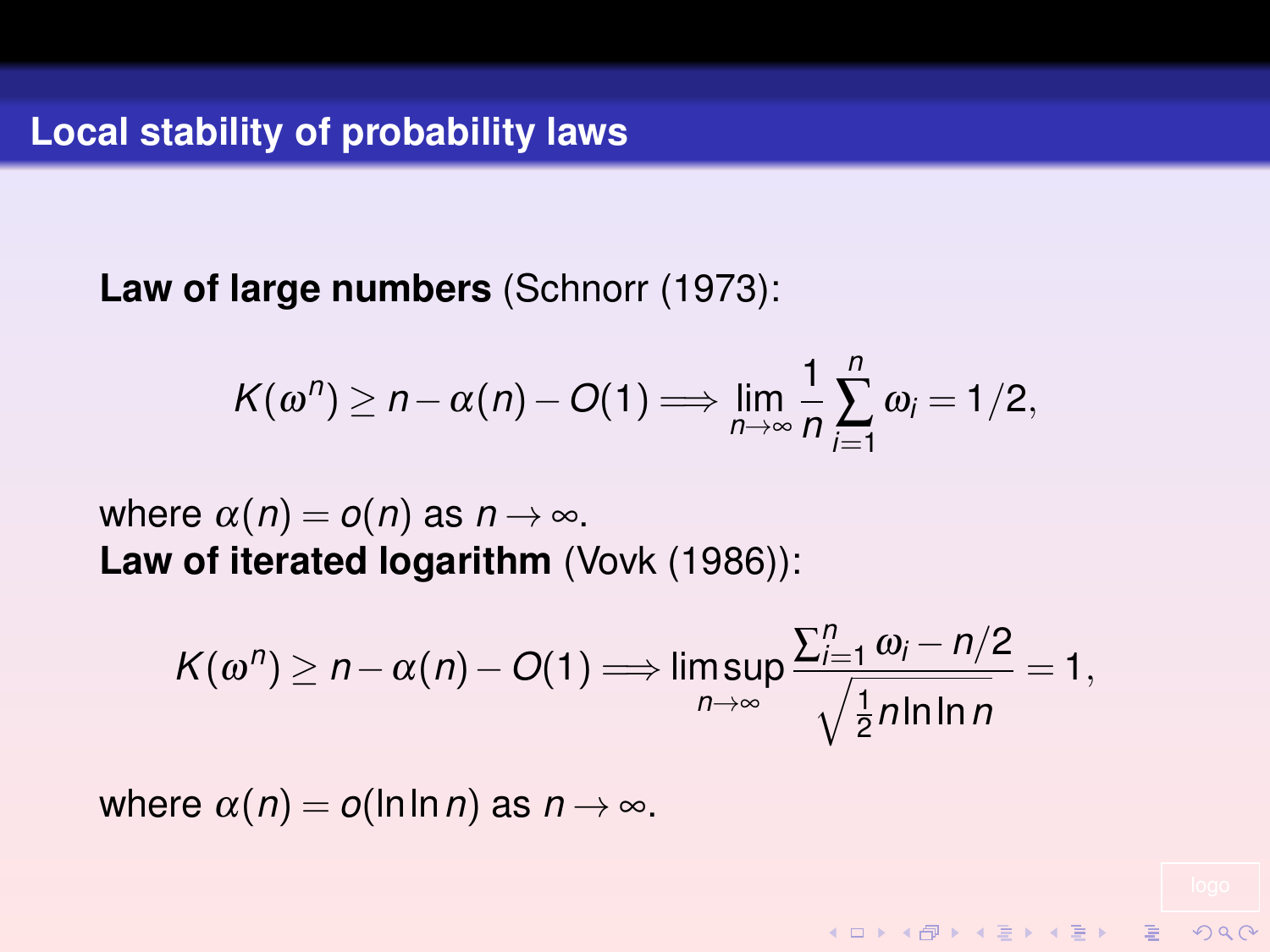Why such stability?

Schnorr test of randomness is a Martin-Löf test of randomness *U<sup>n</sup>* such that the measure *L*(*Un*) is the computable function of *n*.

## Theorem

*For any Schnorr test of randomness*  $\mathscr T$  *a computable unbounded function* ρ(*n*) *exists such that for any infinite*  $\mathsf{sequence}~ \omega ~\mathsf{if}~ \mathsf{K}(\omega^n) \geq n - \rho(n) - O(1) \text{ then the sequence } \omega$ *passes the test*  $\mathscr{T}$ *.* 

**KORKAR KERKER DRA**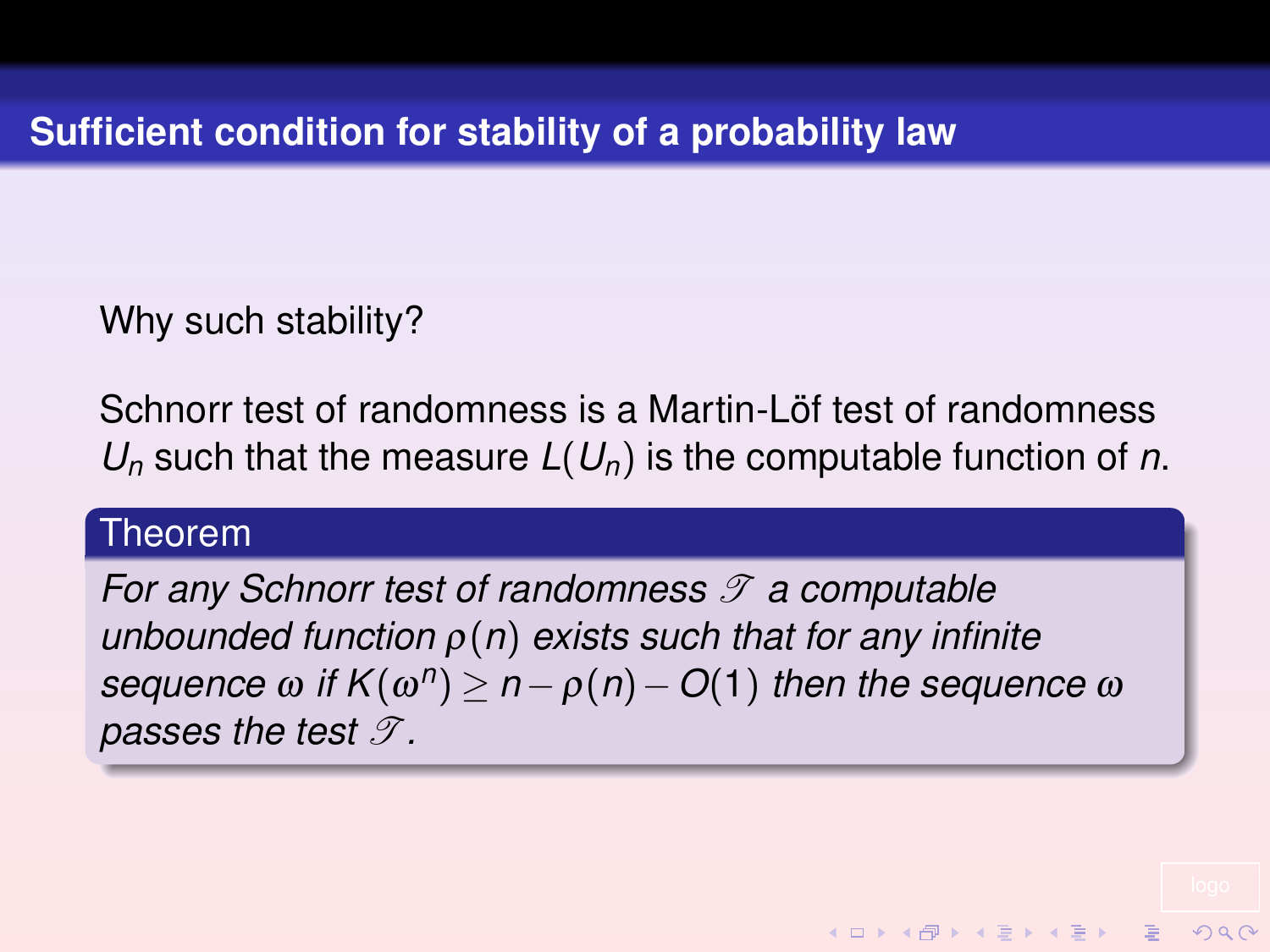$f_n(\omega)$  – computable sequence of functions of type:  $\Omega \rightarrow [a, b]$ .  $f_n(\omega) \rightarrow f(\omega)$  a.s. effectively converges if a computable function  $N(δ, ε)$  exists such that  $L{ω:$   $sup$   $|f_n(ω) - f(ω)| > δ} < ε$  for  $n \geq N(\delta, \varepsilon)$ 

all positive rational numbers  $\delta$  and  $\varepsilon$ .

### Theorem

*If*  $f_n(\omega) \rightarrow f(\omega)$  *a.s. effectively converges then a Schnorr test of randomness exists such that if a sequence* ω *passes this test then*  $\lim_{n\to\infty} f_n(\omega) = f(\omega)$ .

We refer this to Hoyrup, Rojas (see also Franklin, Towsner "Randomness and non-ergodic systems" http://www.math.uconn.edu/ franklin/papers/ft-ergodic.pdf)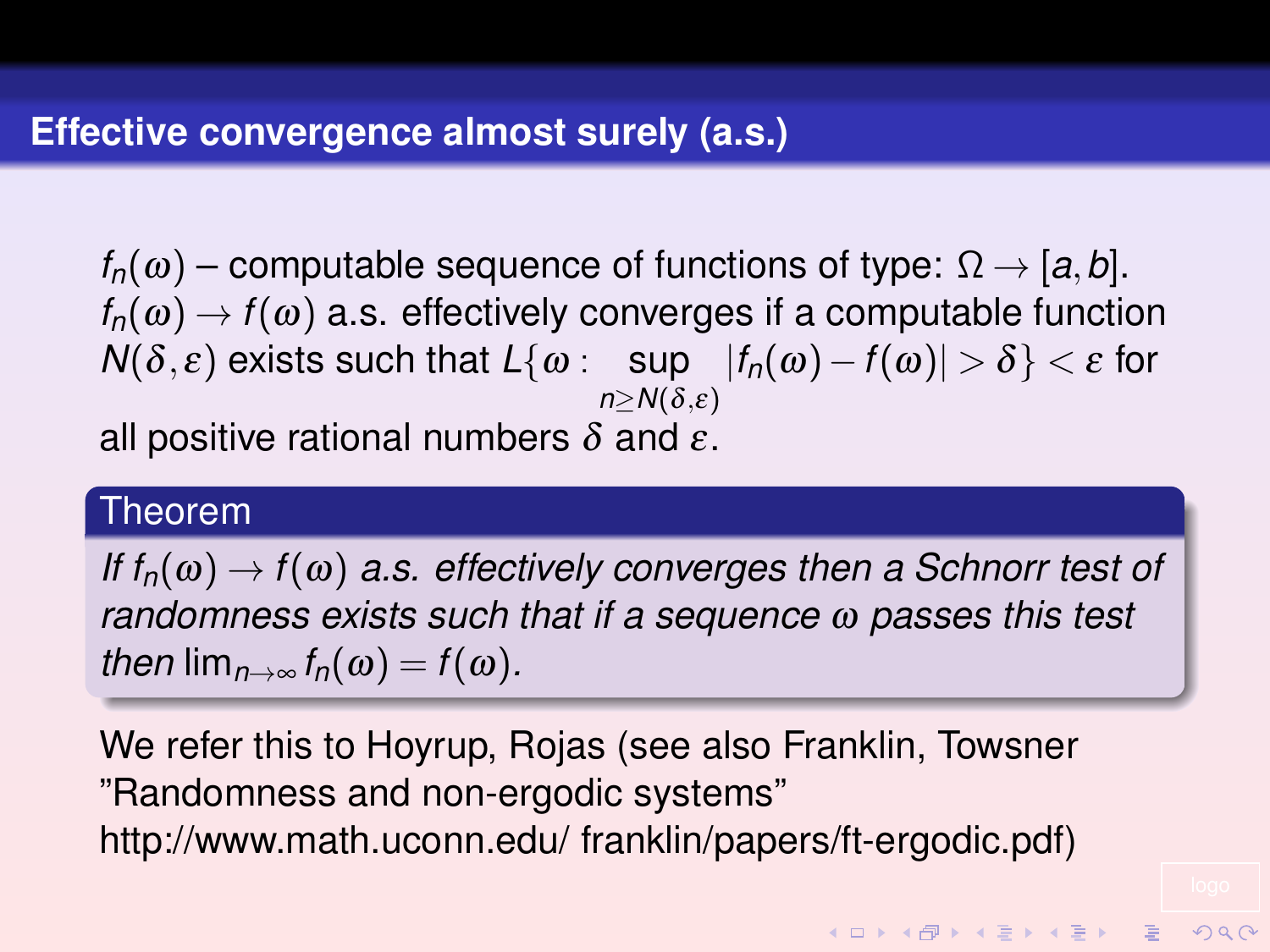## **Corollary**

*If*  $f_n(\omega)$  *a.s.* effectively converges to  $f(\omega)$  then a computable *unbounded function* ρ(*n*) *exists such that for any infinite sequence* ω

$$
K(\omega^n) \geq n - \rho(n) - O(1) \Longrightarrow \lim_{n \to \infty} f_n(\omega) = f(\omega).
$$

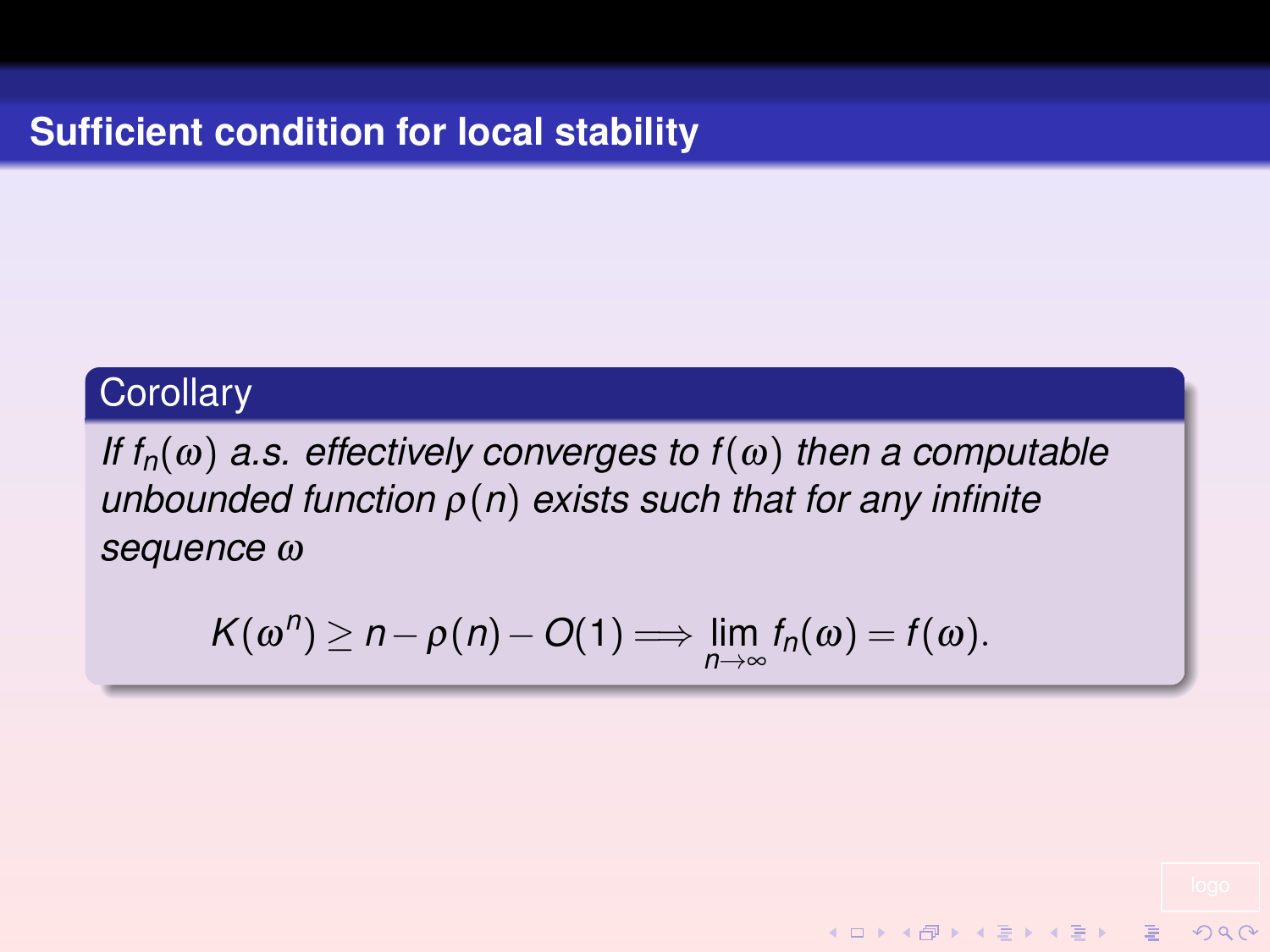$f_n(\omega) \rightarrow f(\omega)$  a.s. effectively converges  $\Longrightarrow$  $f_n(\omega) \rightarrow f(\omega)$  for any Schnorr random  $\omega \Longrightarrow$  $f_n(\omega) \rightarrow f(\omega)$  pointwise locally stable converges

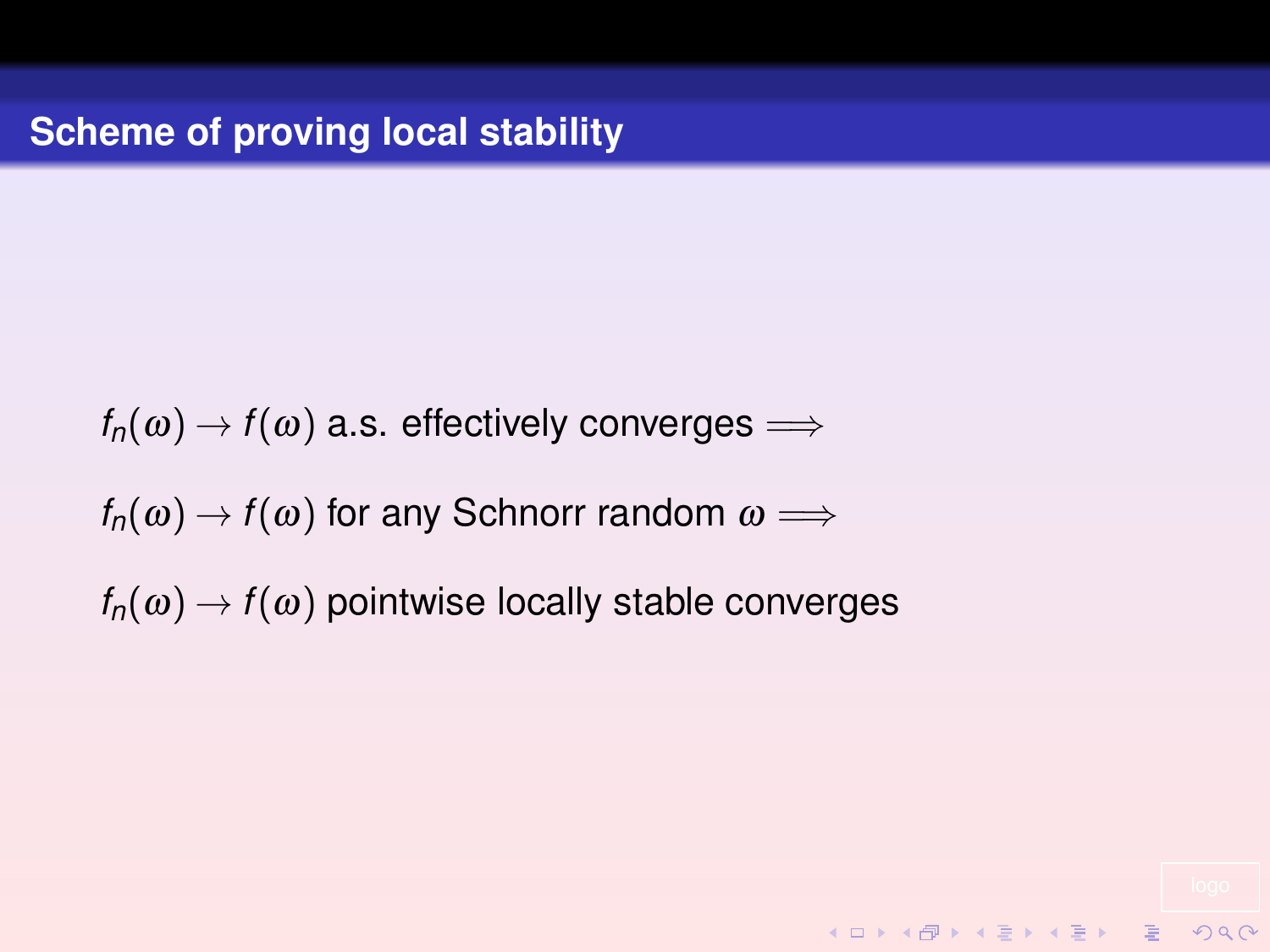• SLLN: 
$$
A_n(\omega) = \frac{1}{n} \sum_{i=1}^n \omega_i
$$
 a.s. effectively converges to  $\frac{1}{2}$ .

- For any computable ergodic transformation preserving measure *L* and any computable bounded observable *f*,  $E_n(\omega) = \frac{1}{n}$ *n*−1 ∑ *k*=0 *f*( $T^k\omega$ ) a.s. effectively converges to  $\int f dL$ .
- 1) Item 1 follows from Chernoff inequality.

2) Item 2 follows from a generalization of maximal ergodic theorem by Galatolo, Hoyrup, Rojas "Computing the speed of convergence of ergodic averages and pseudorandom points in computable dynamical systems", EPTCS 24, 2010, pp. 718,

KID KA KERKER E DAG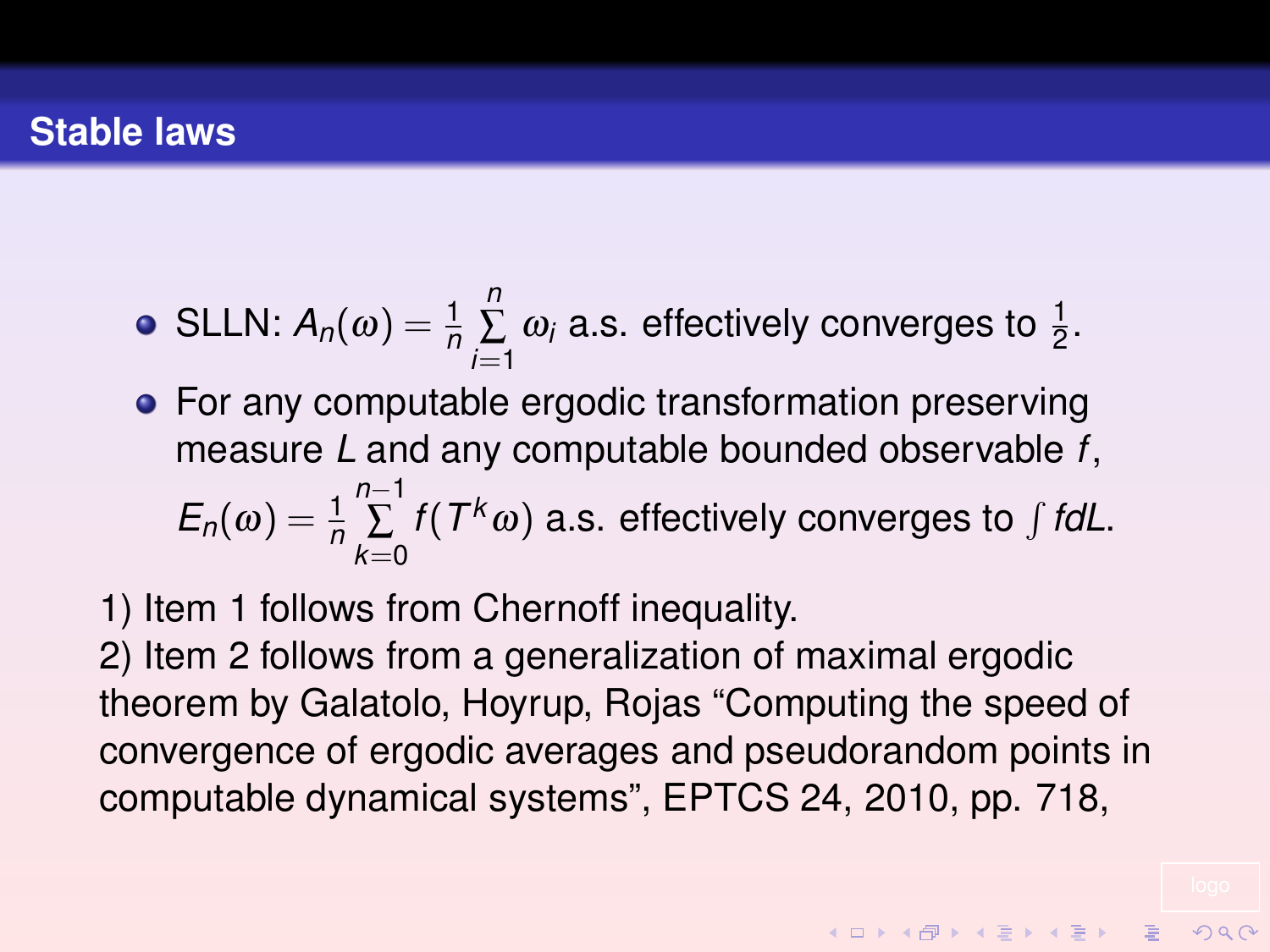## Theorem

*For any computable ergodic transformation T preserving the uniform measure and a computable bounded function f, a computable unbounded function* α(*n*) *exists such that*

$$
K(\omega^n) \ge n - \alpha(n) - O(1) \text{ for all } n \implies
$$
  

$$
\lim_{n \to \infty} \frac{1}{n} \sum_{i=0}^{n-1} f(T^i \omega) = \int f dL.
$$

 $\mathbf{E} = \mathbf{A} \oplus \mathbf{A} + \mathbf{A} \oplus \mathbf{A} + \mathbf{A} \oplus \mathbf{A} + \mathbf{A} \oplus \mathbf{A}$ 

 $000$ 

 $\alpha(n)$  depends on T and f.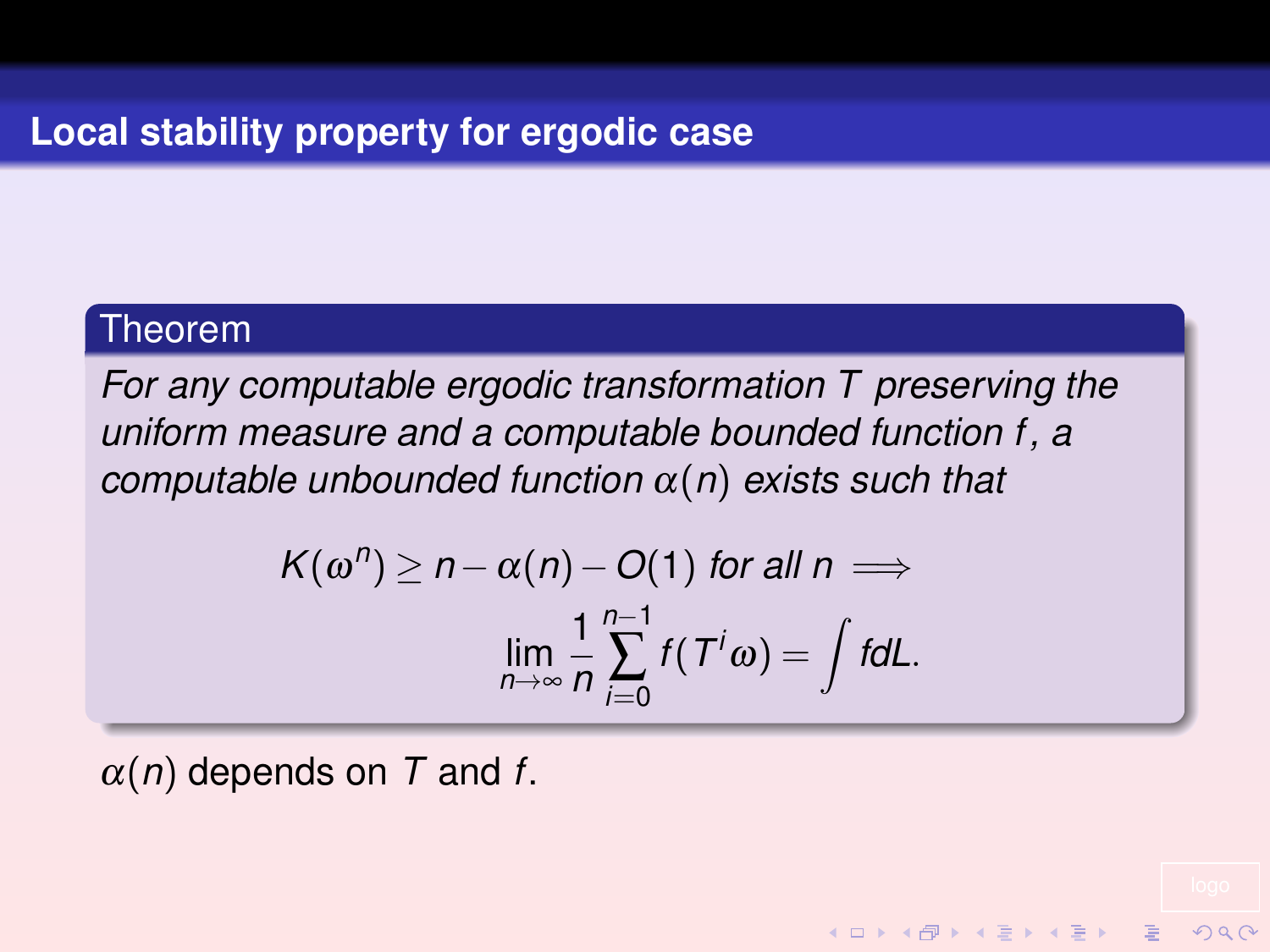# We cannot define such an α(*n*) common to all ergodic *T* and *f*.

### Theorem

*For any nondecreasing unbounded computable function* α(*n*)*, a computable ergodic transformation T , a computable indicator function f, and a sequence* ω ∈ Ω *exist such that*

$$
K(\omega^n) \ge n - \alpha(n) \text{ for all } n \text{ and}
$$
  

$$
\lim_{n \to \infty} \frac{1}{n} \sum_{i=0}^{n-1} f(T^i \omega) \text{ does not exist.}
$$

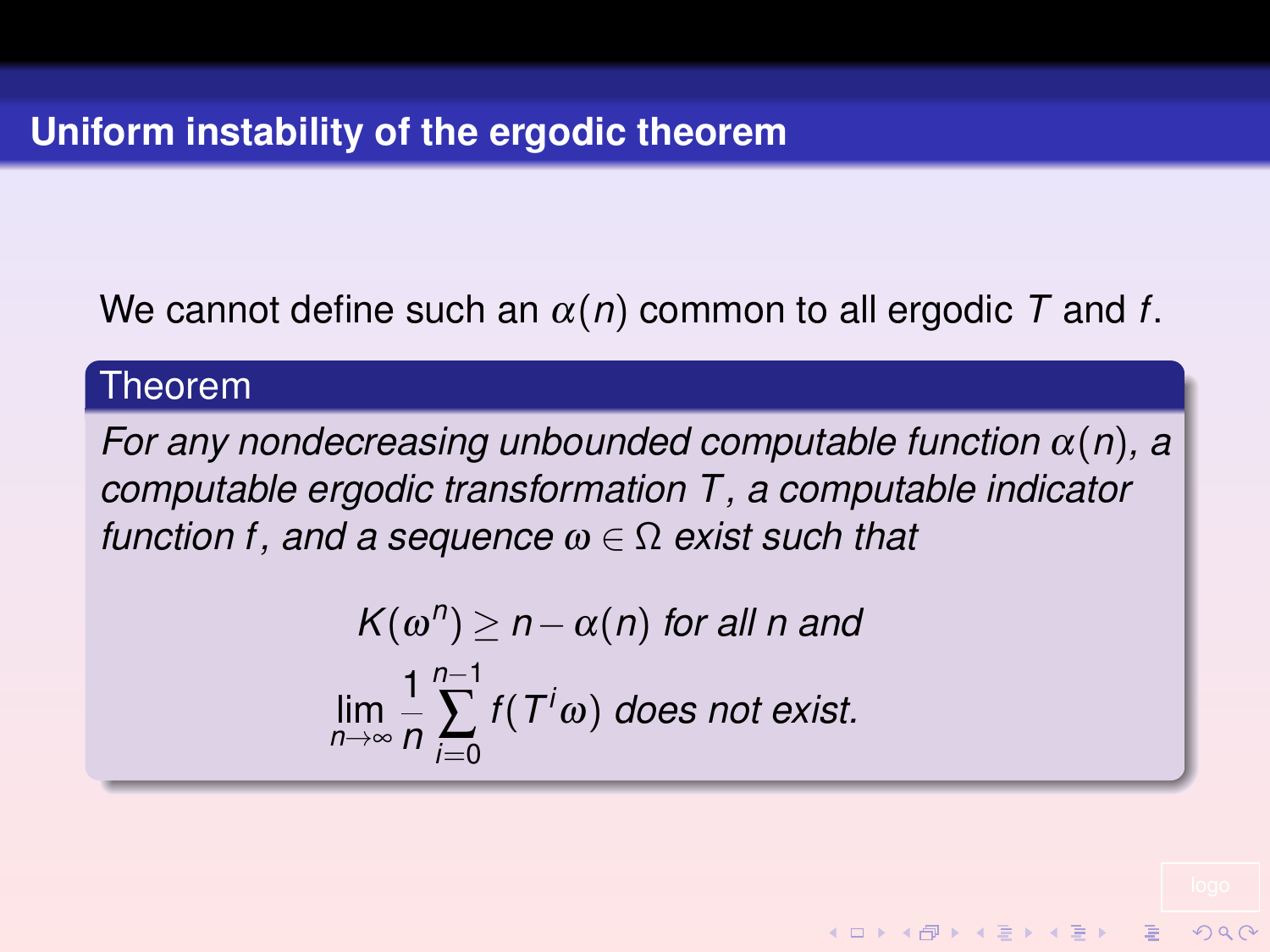Local stability property fails for non-ergodic transformations.

## Theorem

*A computable transformation T preserving the uniform measure exists such that for each unbounded computable function*  $\alpha(n)$  *an infinite sequence*  $\omega \in \Omega$  *exists such that* 

$$
K(\omega^n) \ge n - \alpha(n) \text{ for all } n \text{ and}
$$
  

$$
\lim_{n \to \infty} \frac{1}{n} \sum_{i=0}^{n-1} f(T^i \omega) \text{ does not exist,}
$$

**KOD KAD KED KED E VOOR** 

*for some computable indicator function f.*

Transformation *T* is non-ergodic.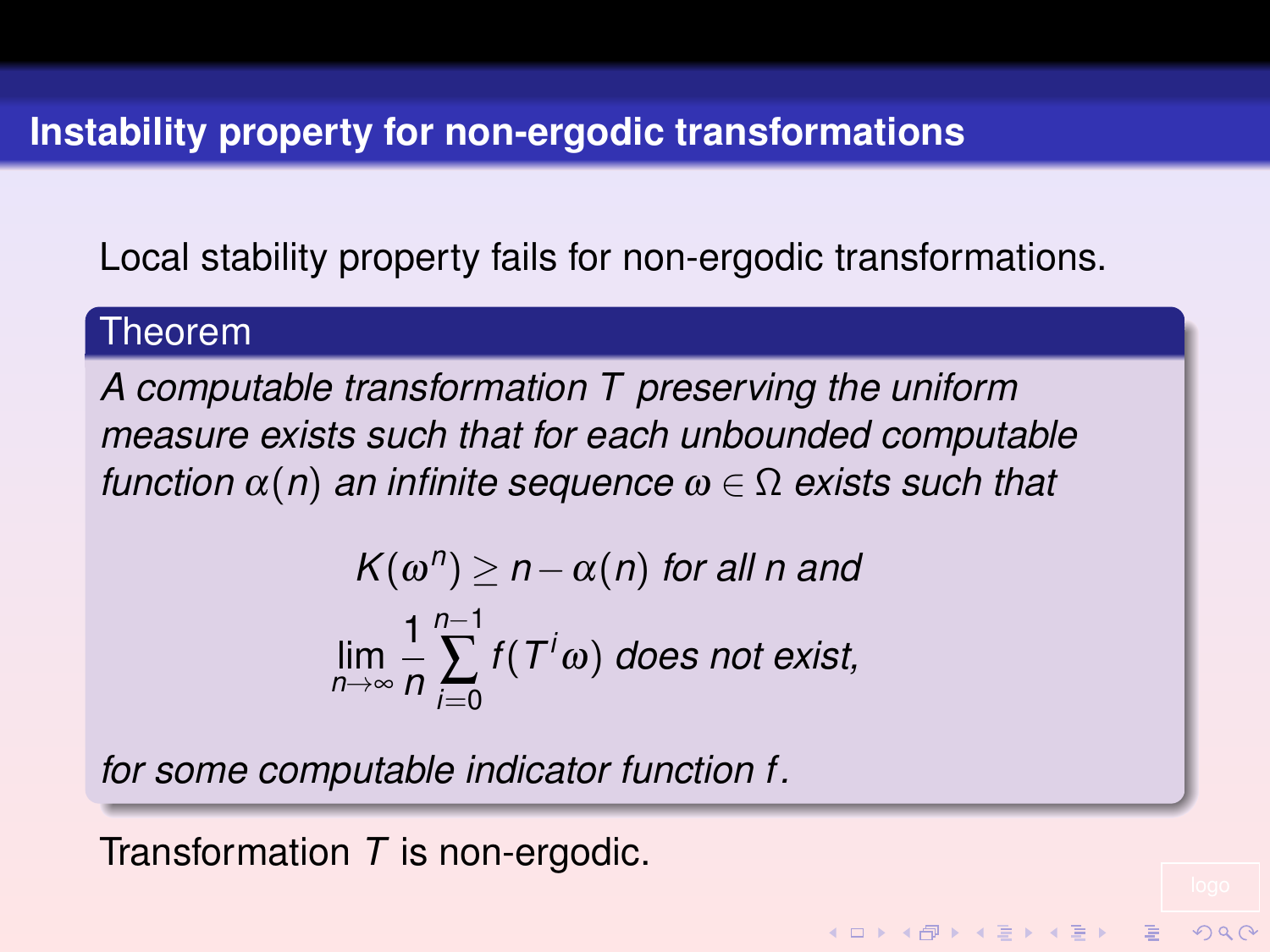$T(\omega_1\omega_2\ldots) = \omega_2\omega_3\ldots$  – left shift;

*P* – ergodic if it is invariant with respect to shift *T*.

An algorithmic version of the Shannon – McMillan – Breiman theorem holds Hochman (2009)):

### Theorem

*For any computable stationary ergodic measure P*

$$
K(\omega^n) \geq -\log P(\omega^n) - O(1) \Longrightarrow
$$
  
\n
$$
\lim_{n \to \infty} \frac{K(\omega^n)}{n} = \lim_{n \to \infty} \frac{-\log P(\omega^n)}{n} = H,
$$

logo

 $2990$ 

*where H is the entropy of the measure P.*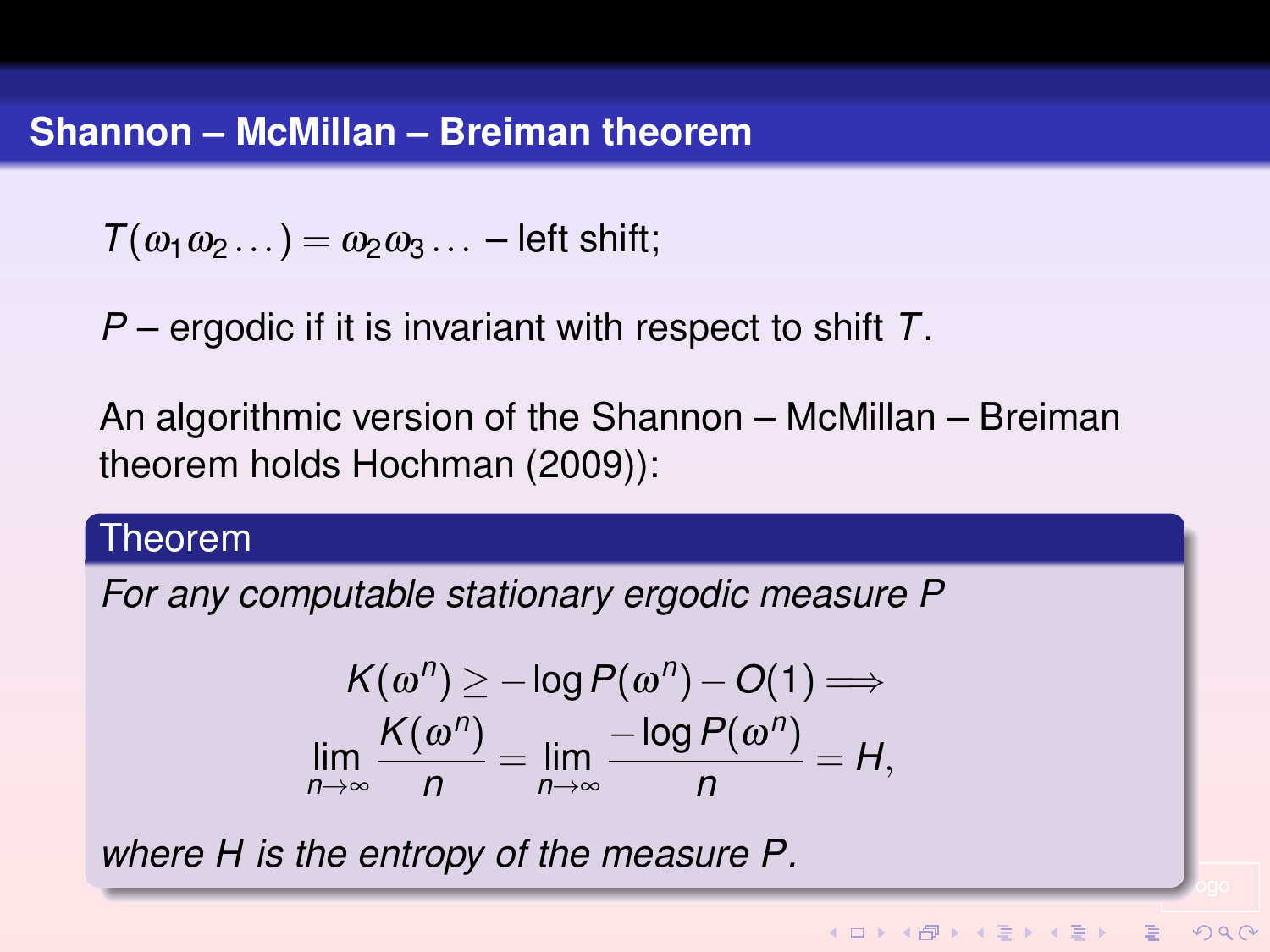# Theorem

*For any nondecreasing unbounded computable function* α(*n*) *and for any and* 0 < ε < 1/4 *a computable stationary ergodic measure P with entropy* 0 < *H* ≤ ε *and an infinite binary sequence* ω *exist such that*

$$
K(\omega^n) \ge -\log P(\omega^n) - \alpha(n) \text{ for all } n,
$$
  

$$
\limsup_{n \to \infty} \frac{K(\omega^n)}{n} \ge \frac{1}{4}
$$
  
and  

$$
\liminf_{n \to \infty} \frac{K(\omega^n)}{n} \le \varepsilon.
$$

Does a local stability holds for SMB theorem is an open problem.

 $2990$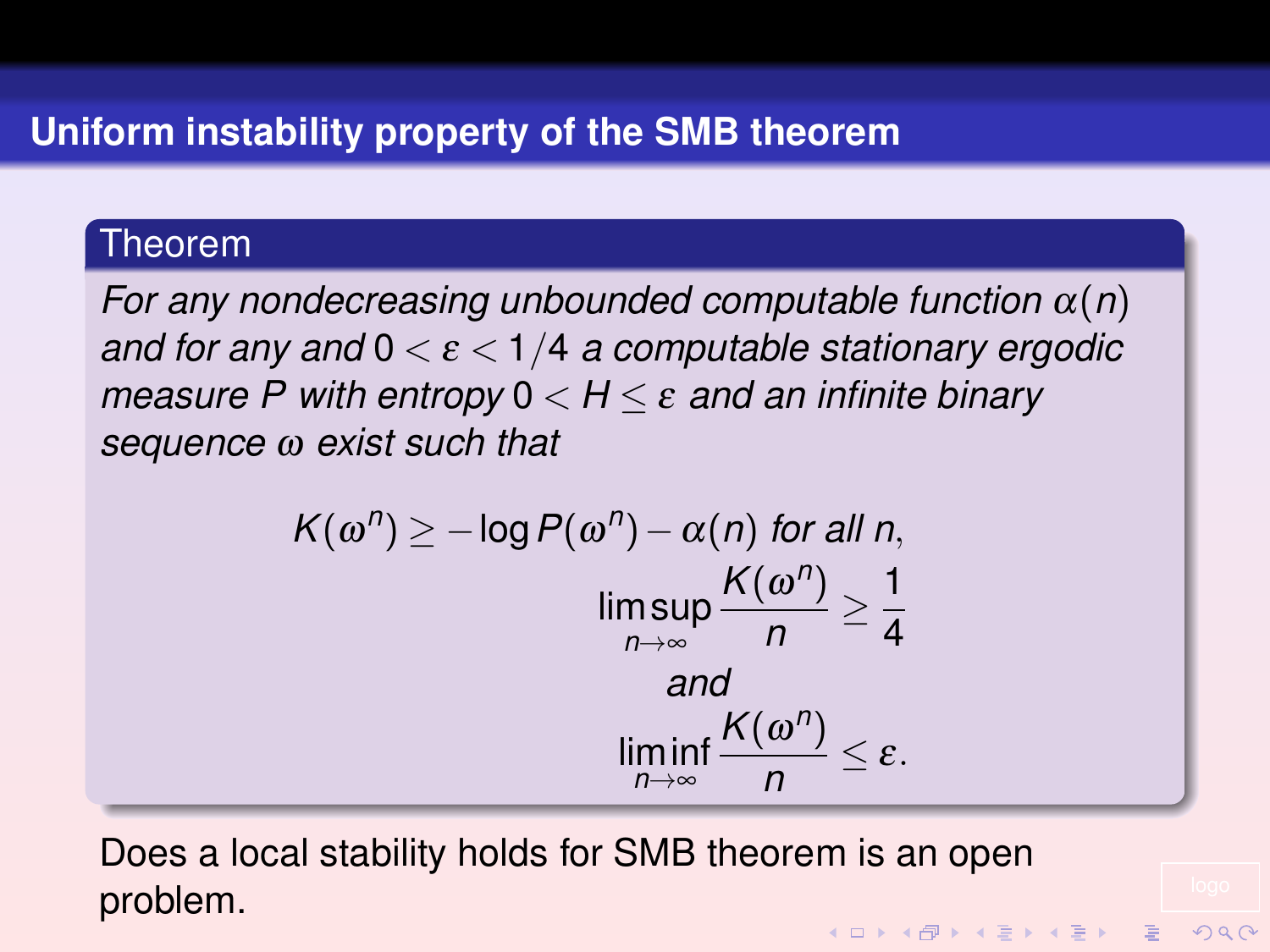A code is a sequence of functions  $\phi_n: \{0,1\}^n \rightarrow \{0,1\}^*.$ A code {φ*n*} is called *universal* with respect to a class of stationary ergodic sources if for any computable stationary ergodic measure *P* (with entropy  $H_P$ )

$$
\lim_{n\to\infty}\rho_{\phi_n}(\omega^n)=\frac{l(\phi_n(\omega^n))}{n}=H_P
$$

almost surely, where *l*(*x*) is length of a word *x*.

Lempel – Ziv coding scheme is an example of such universal coding scheme.

**KORKAR KERKER E VOOR**